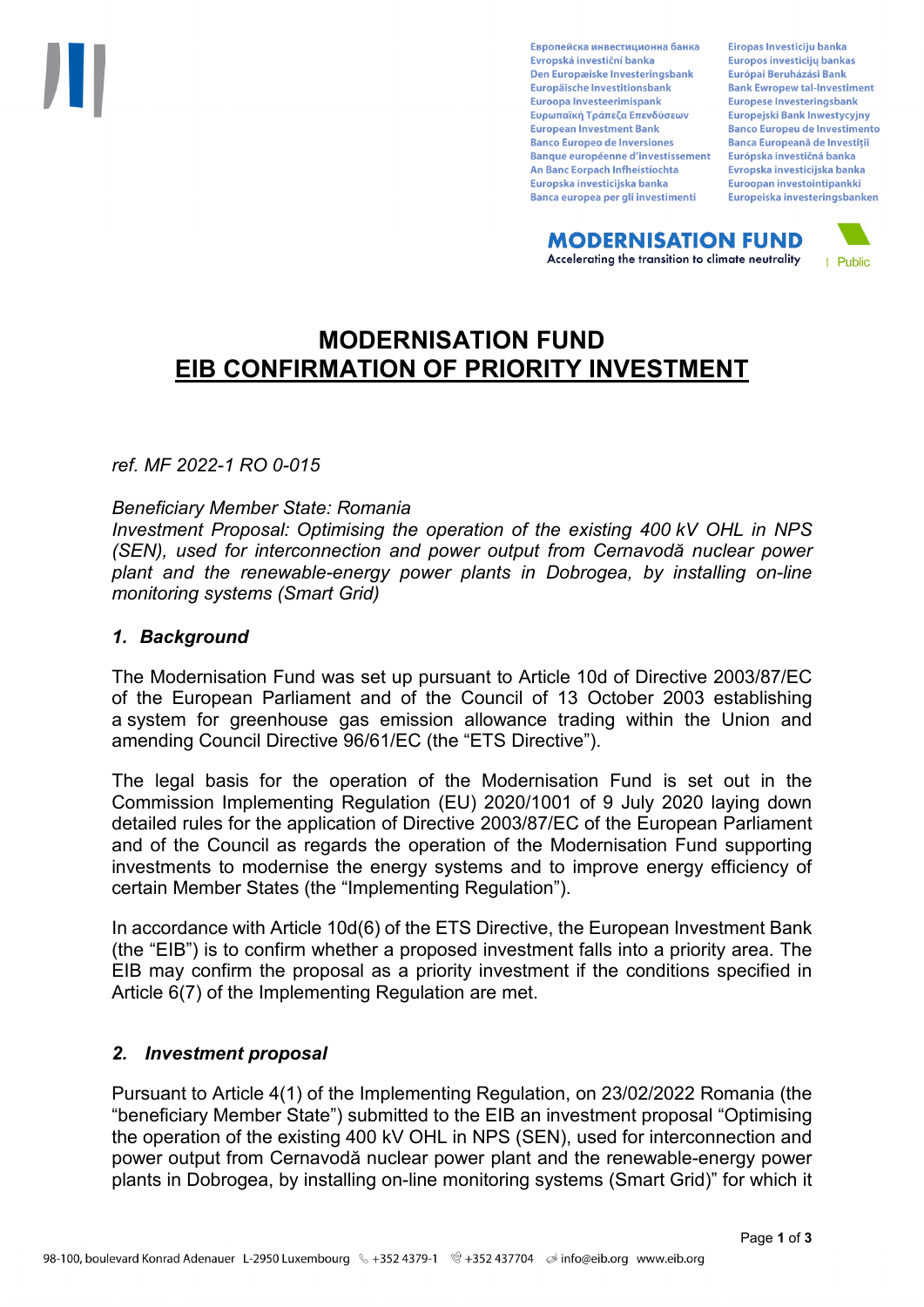

envisages a contribution from the Modernisation Fund (Modernisation Fund reference number MF 2022-1 RO 0-015).

The investment concerns the installation of Dynamic Line Rating (DLR) monitoring systems for twenty-three 400 kV overhead lines of the national transmission system. DLR monitoring systems will be installed on 10 interconnection lines and 13 power transmission lines used for power output from Cernavodă nuclear power plant and the renewable energy power plants in Dobregea region.

The beneficiary Member State has requested funding of EUR 10 475 032,47 for a disbursement under the proposed project.

The main objective of the investment is to modernise the transmission system as well as to improve the security of supply and the flexibility of the transmission network.

The project is aligned with the objectives set out in the National Energy and Climate Plan (NECP) for Romania with regards to the internal energy market dimension.

## *3. Compliance with the conditions for priority investment*

- a) The beneficiary Member State has demonstrated that the investment complies with the requirements laid down in Article 10d(1) of the ETS Directive as it supports the modernisation of the energy system and it is in line with the objectives and measures set out in its NECP.
- b) According to the information provided by the beneficiary Member State and pursuant to Article 10d(2) Directive 2003/87/EC, the investment is considered as a priority investment as it falls under the priority area "modernisation of energy networks".
- c) The beneficiary Member State has sufficient funds available for the requested disbursement according to the statement of the available funds referred to in Article 5(1) of the Implementing Regulation and after deduction of any amounts to be disbursed for investments already confirmed in accordance with Article 6(9) of the Implementing Regulation.
- d) The beneficiary Member State has provided evidence that the investment proposal does not constitute State aid within the meaning of Article 107(1) of the Treaty on the Functioning of the European Union.
- e) The beneficiary Member State has confirmed in writing that the investment complies with any other applicable requirements of Union and national law.
- f) According to the information provided by the beneficiary Member State, the amounts requested from the Modernisation Fund are not intended to cover the same costs of the investment as those financed by another Union or national instrument.